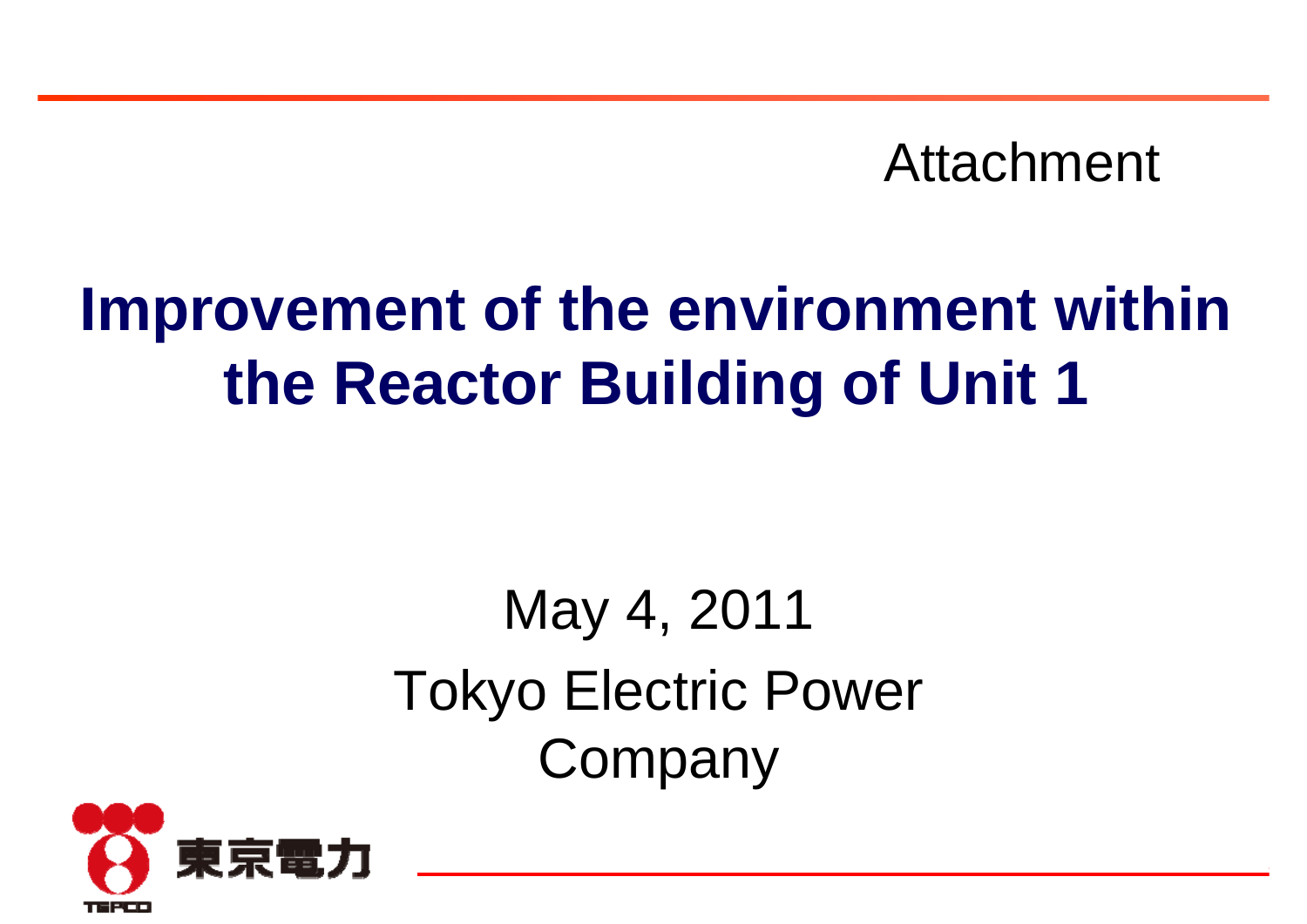### **Purpose Purpose**

Improvement of the environment in the Reactor Building (R/B) to the level where persons are capable of entering and conducting the following works.

- $\blacktriangleright$  Calibration and installation of meters in order to submerge the upper part of fuel rods
- $\sum_{i=1}^{n}$ Installation of alternative reactor cooling facilities
- $\blacktriangleright$  Connection alteration of piping used for nitrogen gas injection to the Primary Containment Vessel (PCV)

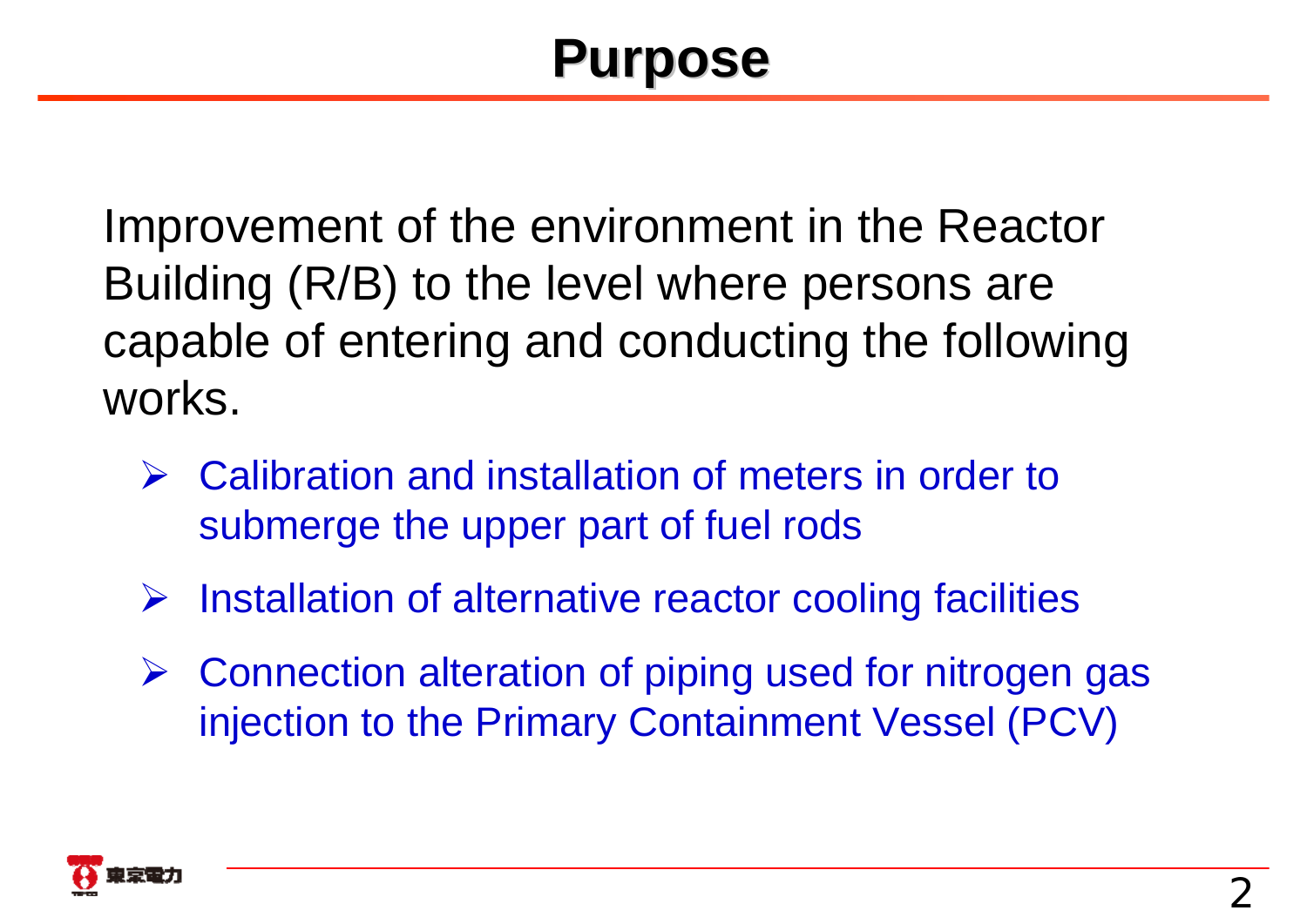### Calibration and installation of measures in order to submerge the upper part of fuel rods

We can now observe the water level of the reactor and PCV (estimating from pressure of PCV and Suppression Chamber) after power restoration of measurement instruments. However, due to high temperature and humidity in PCV, the meters indicate some errors. We will calibrate water level indicators in the reactor aiming to restore monitoring function of the reactor water level.

≻ We will calibrate pressure indicators in PCV aiming to improve reliability of monitoring water level in PCV.



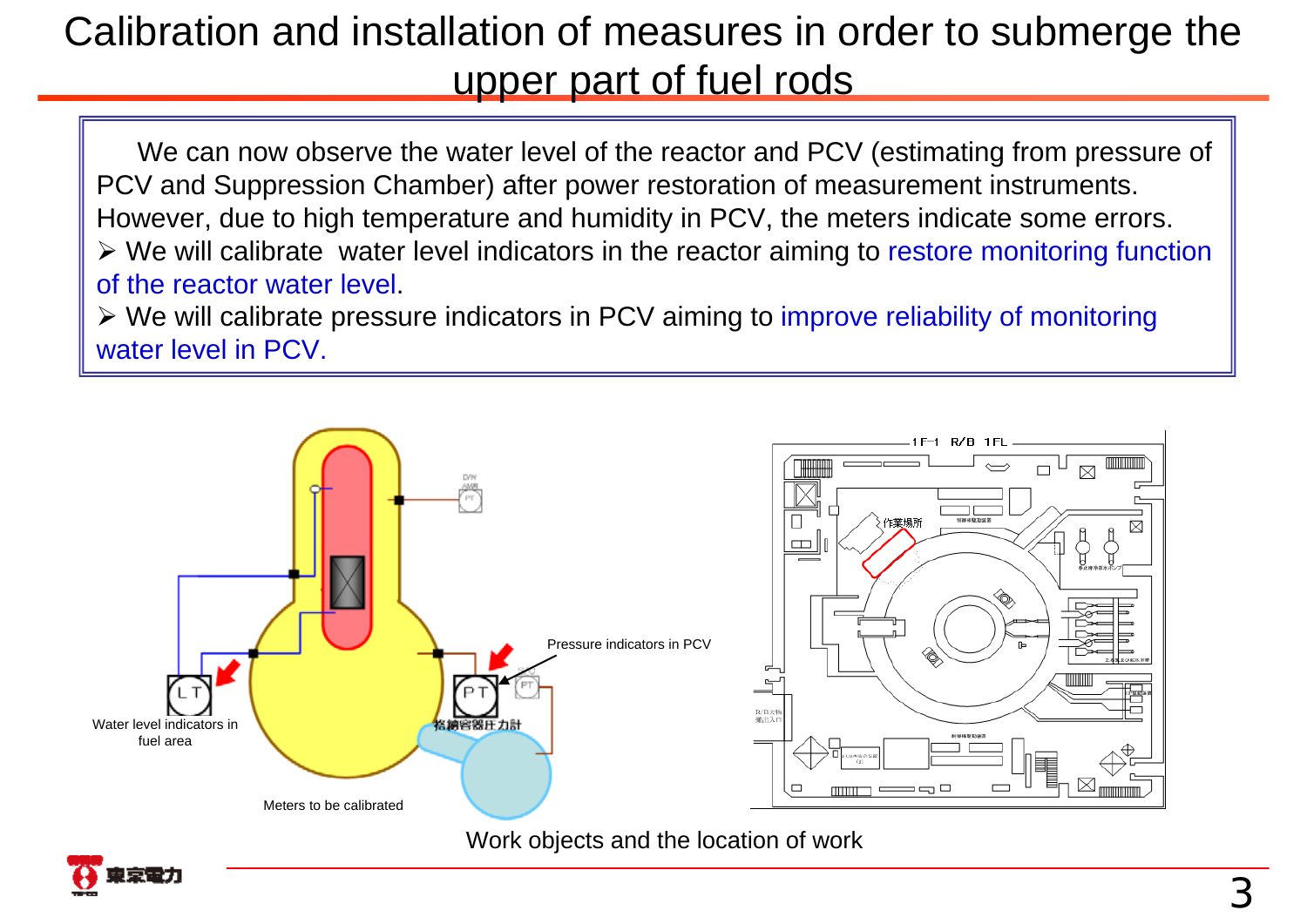### **Calibration and Installation of water level indicators in the reactor in the reactor**

- We will inject the water to the detecting pipe of water level indicators in fuel area and calibrate meters.
- We will bifurcate the detecting pipe at the test plug of water level indicators and install differential pressure indicators.
- The work above will restore the function to monitor the water level in the reactor, which will further enable to confirm that the water level in the reactor is above the fuel range.



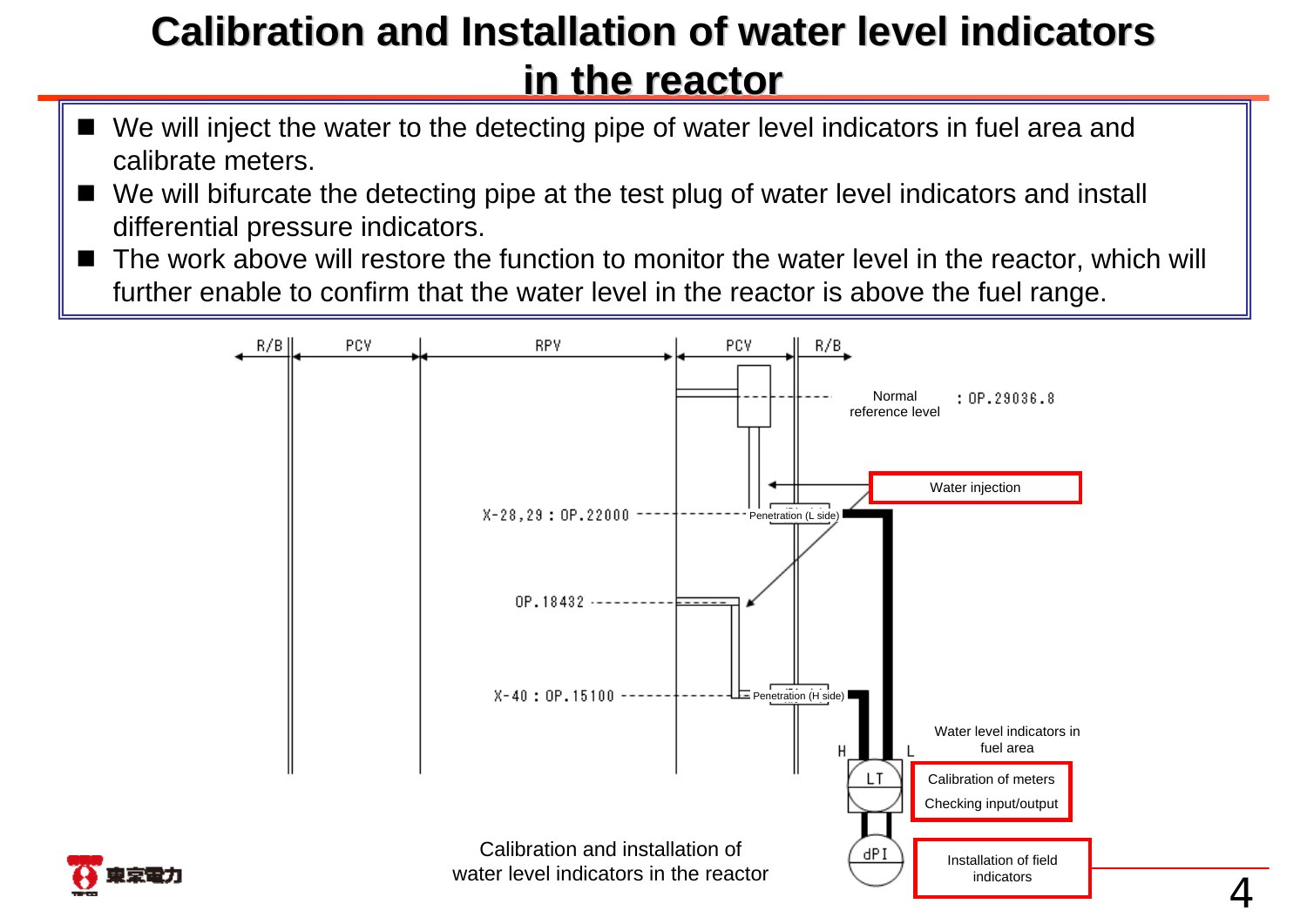### **Calibration of PCV pressure indicators Calibration of PCV pressure indicators**

- We will calibrate PCV pressure indicators.
- This work will improve the accuracy of monitoring of PVC water level, which will decrease the risk of flooding PCV vent lines.



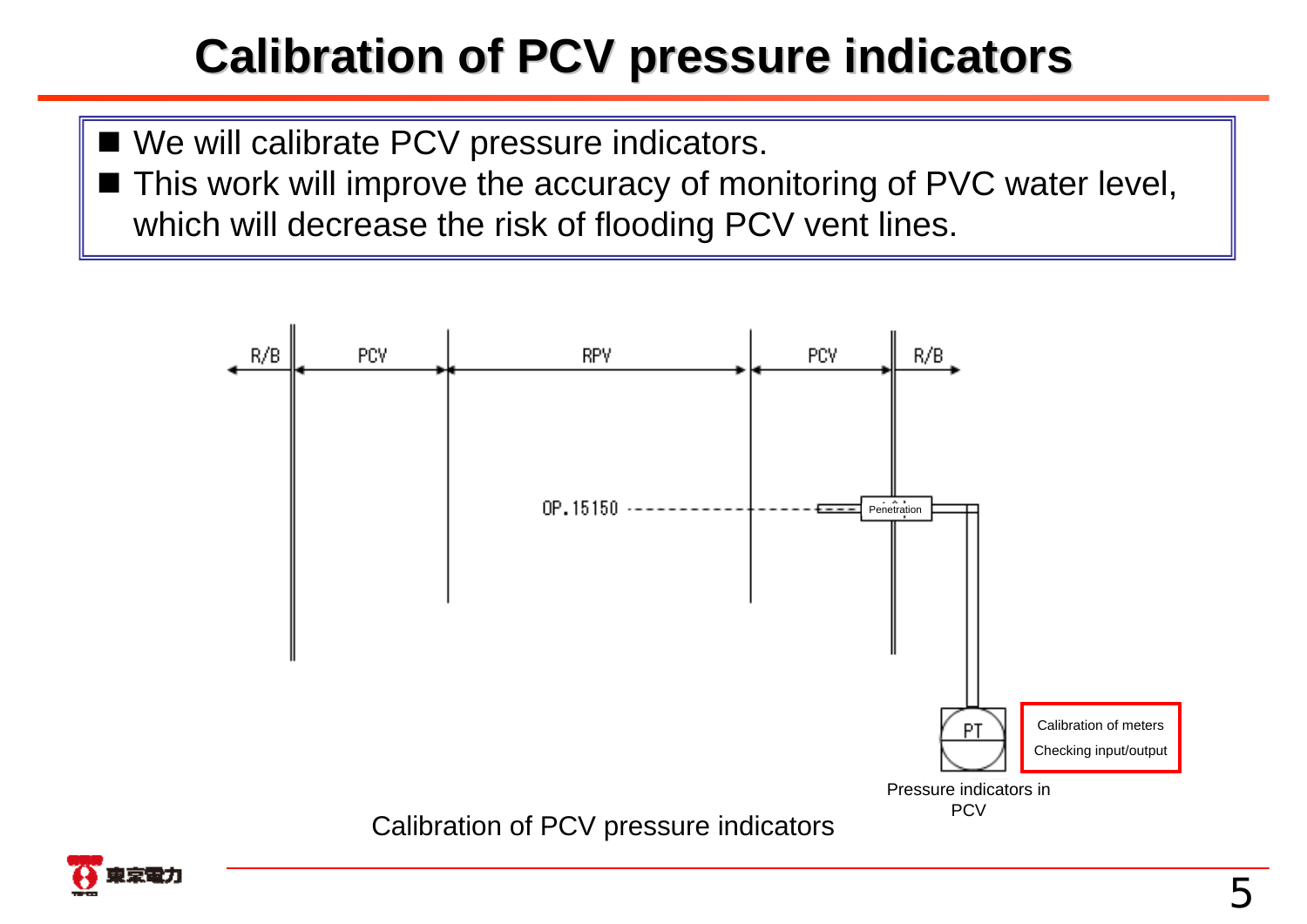### **An overview of alternative reactor cooling facilities An overview of alternative**

■ For the purpose of securing reactor cooling function, we will partly combine existing systems to utilize alternative cooling facilities, which enables circulation cooling of reactor coolant. With this, reactors will reach cold shutdown at an early stage.



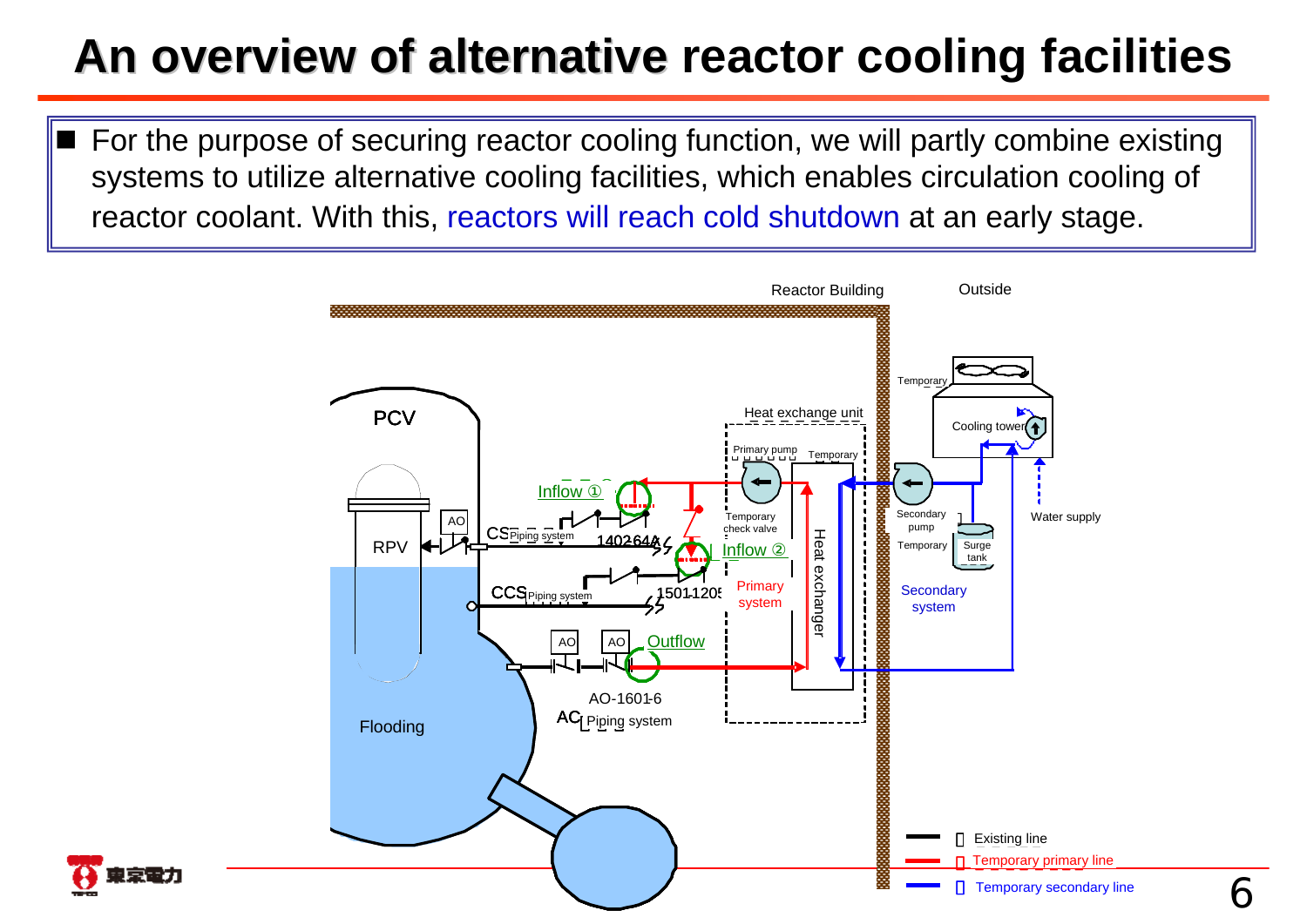### **Overview of alternative reactor cooling facilities layout**

- $\blacksquare$  Heat exchange units will be installed in the large equipment hatch on 1FL of Unit 1, considering the space, airborne radiation, and necessary length of pipes to connect to the existing system.
- Secondary system (such as pumps and the cooling tower) will be installed outside, since it needs to be air-cooled.

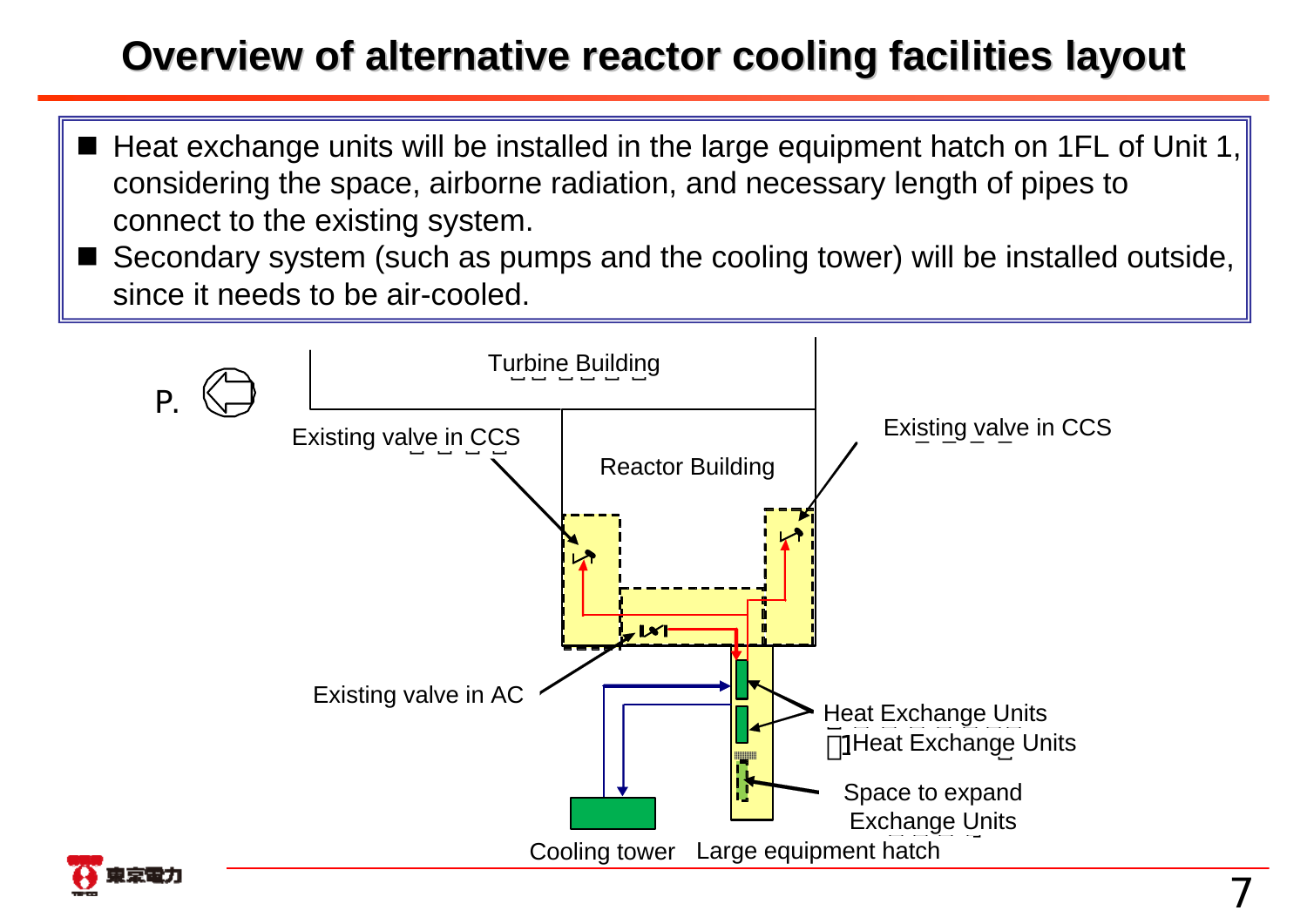#### **Connection alteration of piping used for nitrogen gas injection to PCV injection to PCV**

■ Air supply line in AC system, which is currently used to inject nitrogen gas into PCV through, will be used to feed reactor coolant in alternative reactor cooling system. Thus, nitrogen gas injection needs to be conducted through another line. The work this time includes the change in the nitrogen injection point.



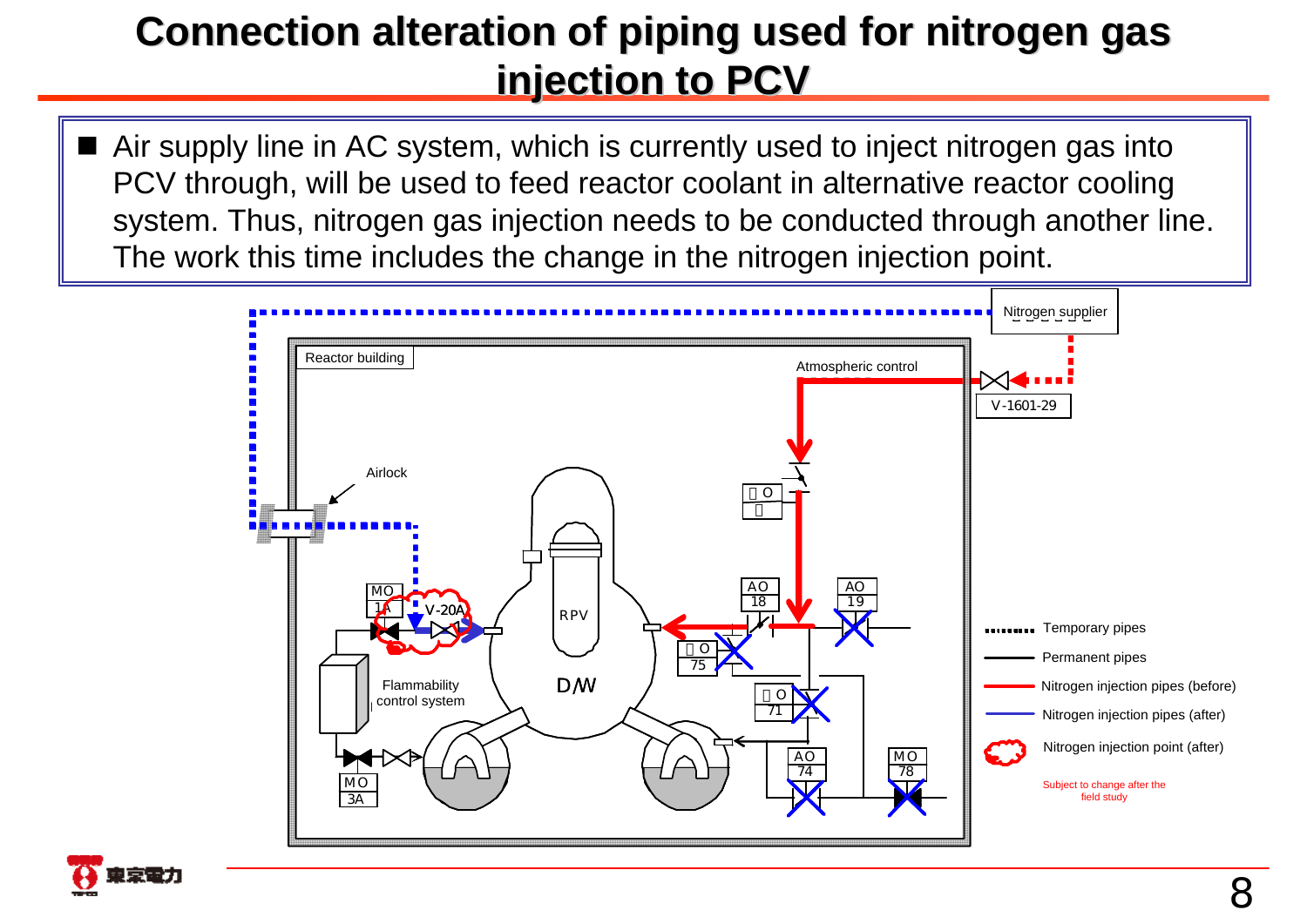## **Scenarios to improve the environment in R/B Scenarios to improve the environment in R/B**



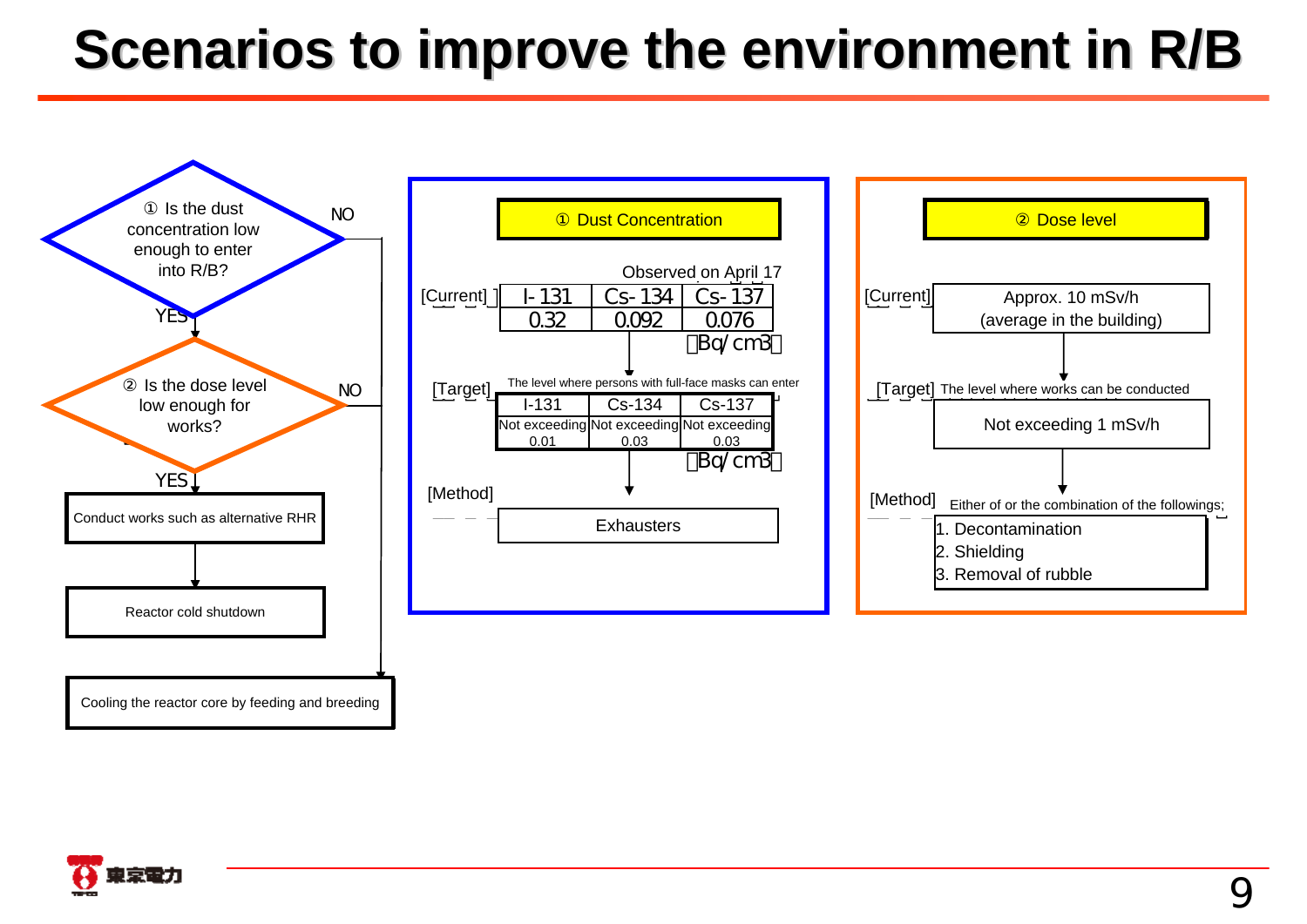## **Ventilation by the Exhausters Ventilation by the Exhausters**

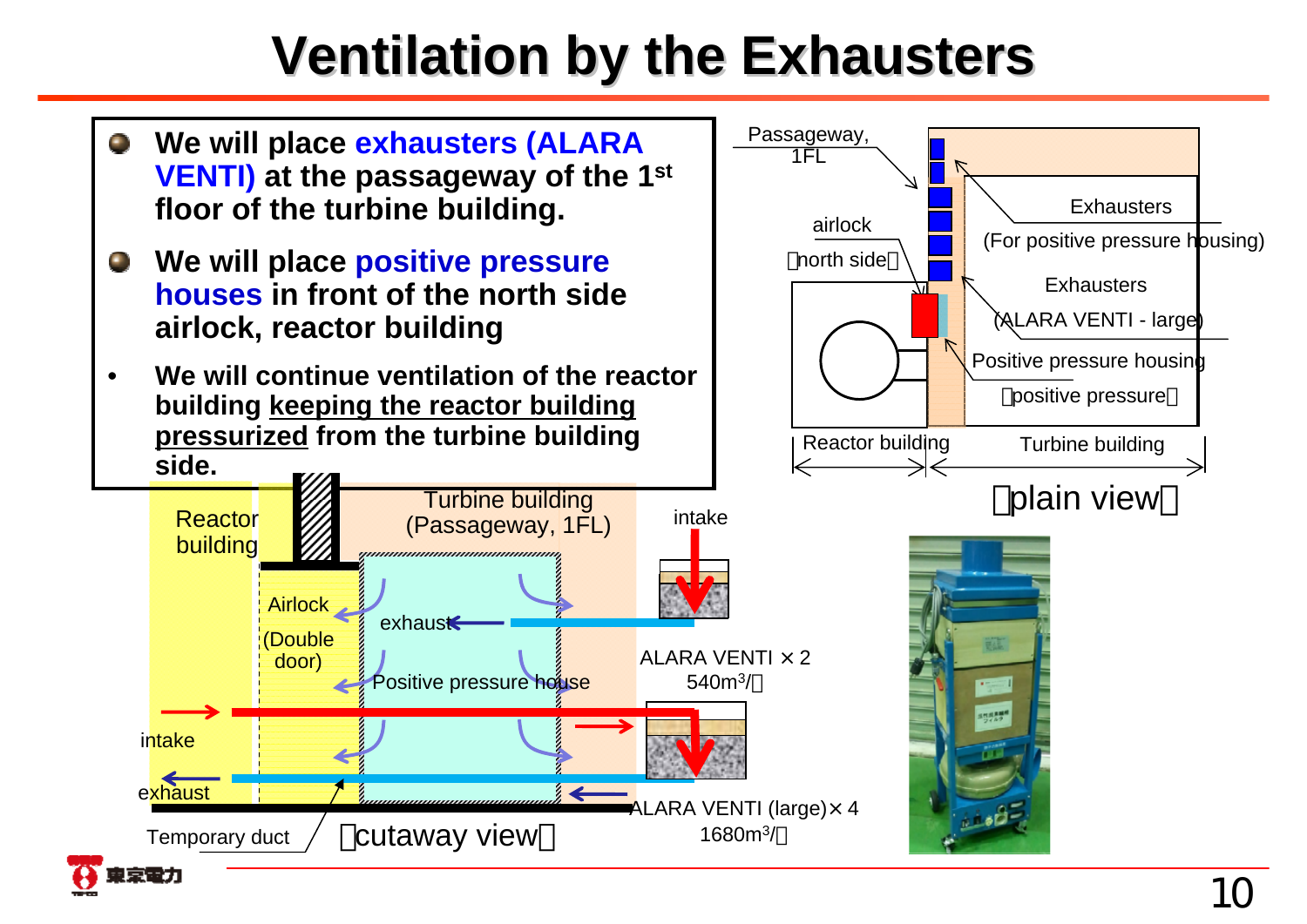## **The Installation (exhaust air duct) Manner The Installation (exhaust air duct) Manner**





#### <Outline>

Implement one by one (at the rate of one duct per approximately 5 minutes). Push the duct into **as far as possible.** Implement the work at the corridor.

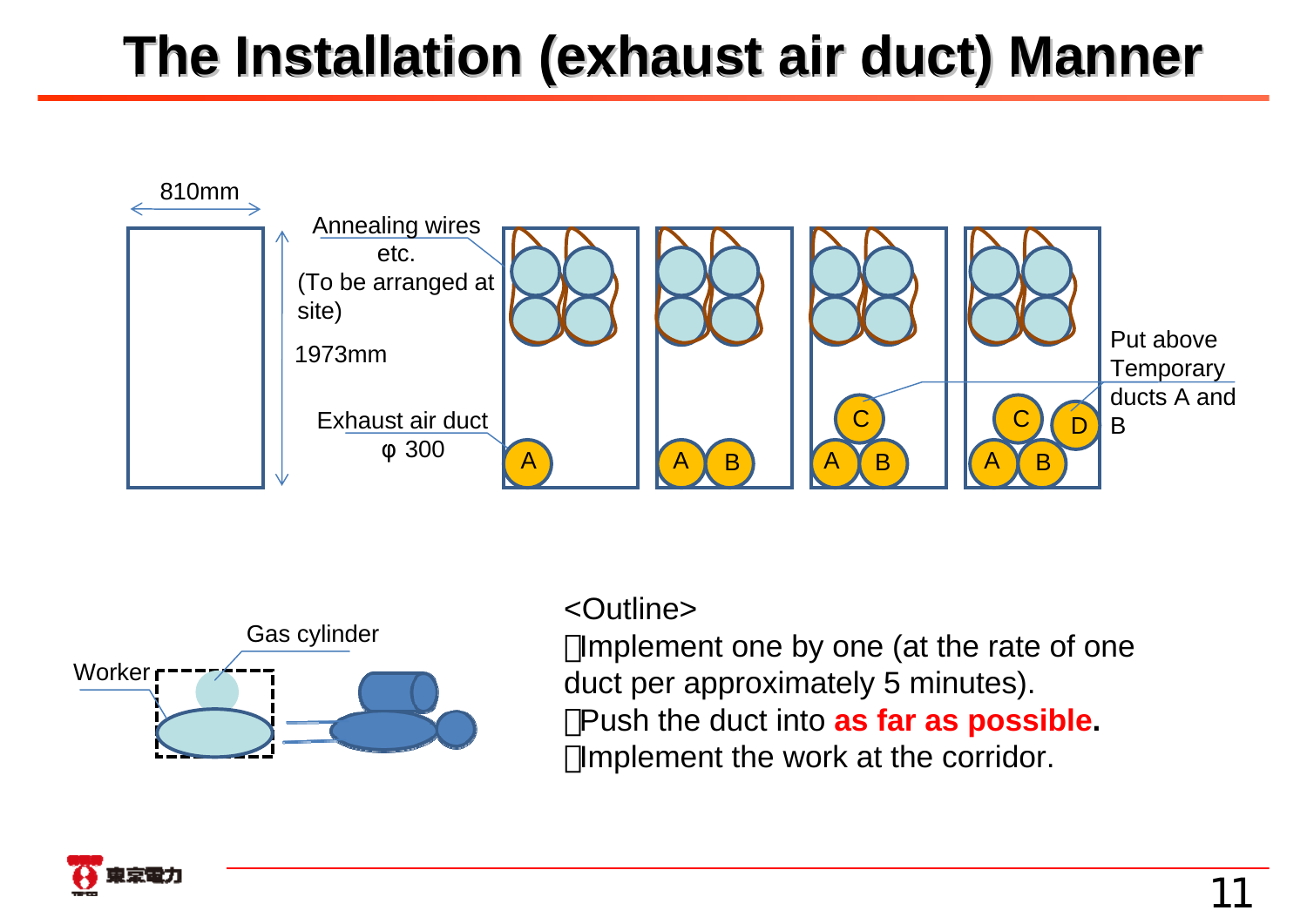■ With four Exhausters, it is expected based on our assessment that the density of I-131 would be reduced to around 2.6 $\times$  10<sup>-2</sup> (Bq/cm3) after the systems' operation over 30 hours.



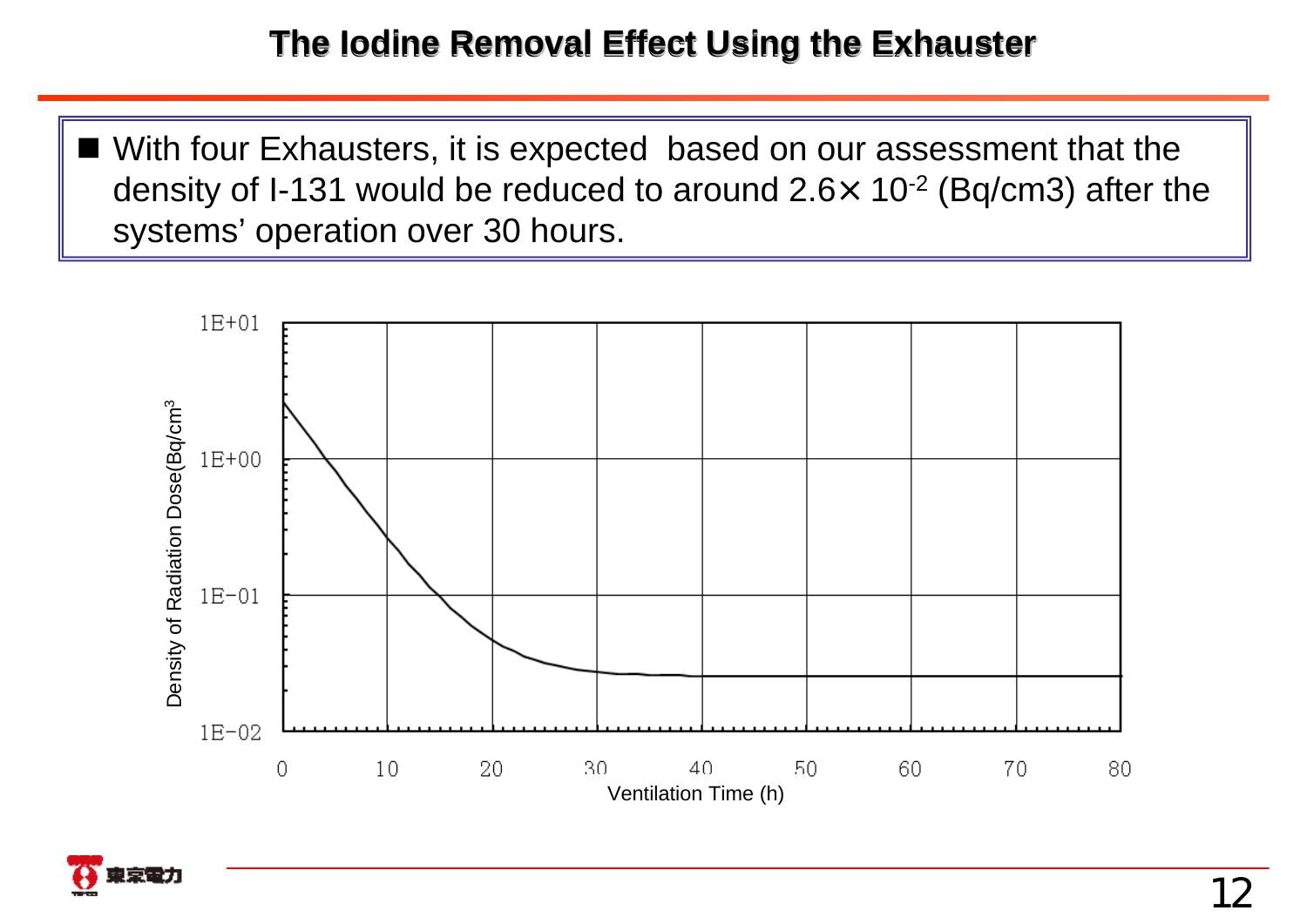### **Environmental Impact Assessment**

#### **caused by opening the airlock to implement the work caused by opening the airlock to implement the work**



- **The predictive value of effective dose is 5.6E-03mSv, which is sufficiently**   $\bullet$ **lower than the annual exposure dose limit of the general public 1mSv.**
- **The predictive value at the monitoring post is approximately 1.8E-** $\bullet$ **02**μ**Sv/h, which is not in the level to affect the current value (several tens**  μ**Sv/h**※)**.** Normal value: <sup>3</sup>×10-2μSv/h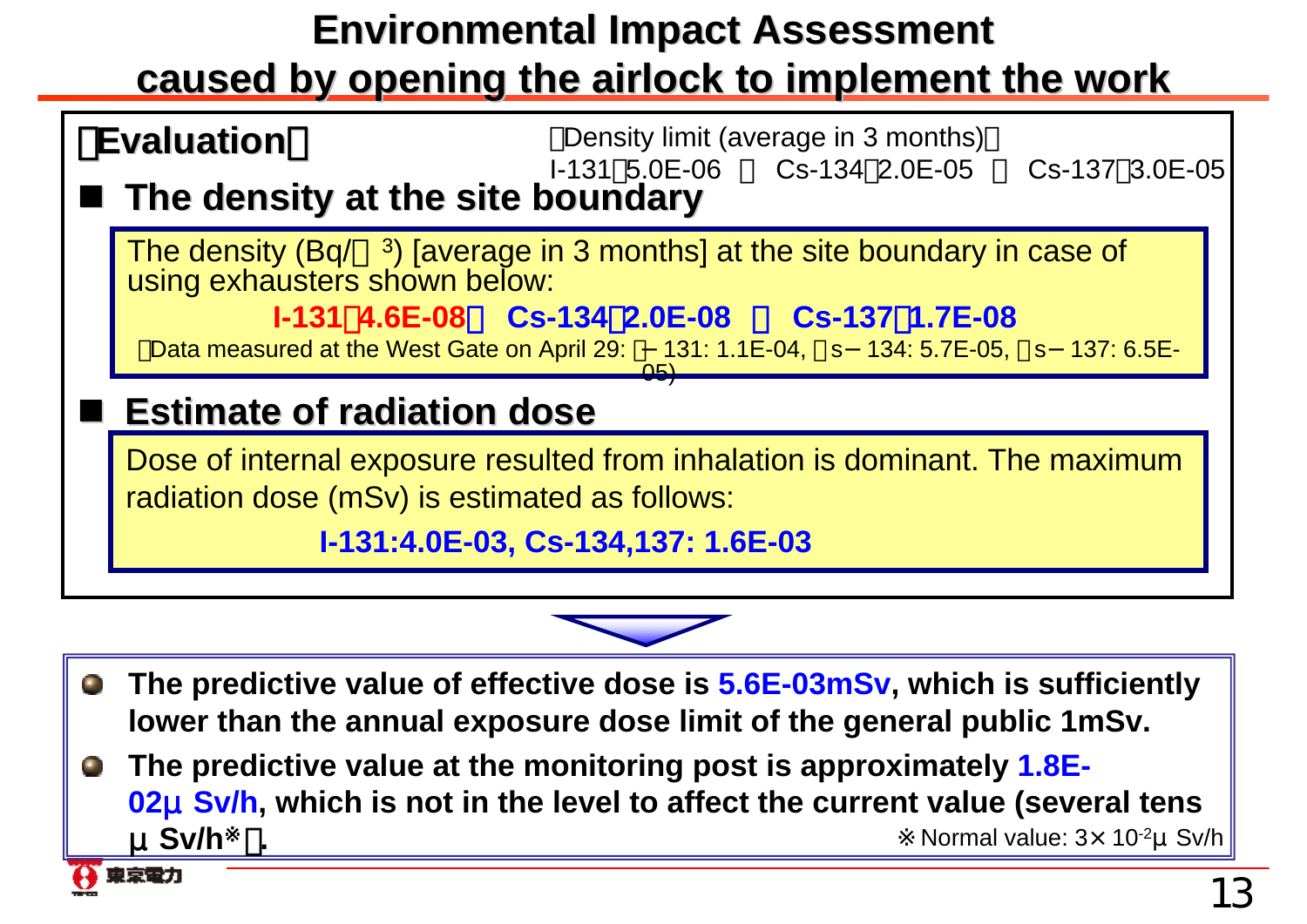### **Monitoring of Radiation Dose when opening the airlock to implement the work implement the work**

#### **Monitoring of Radiation Dose Monitoring of Radiation Dose**

- Beside the fixed-point observation at the monitoring posts (8 spots), we select additional monitoring spots and decide observation time according to the wind direction, wind velocity, air stableness expected at the beginning of the ventilation. We will monitor the radiation dose at the expected leeward side 1km inside the site (1 spot) and 3 to 5km outside the site (approximately 5 spots).
- H The discharge will continue approximately 1 hour. Therefore, the radiation dose rate will be observed continuously and the density of radioactive materials will be observed once each time before, after , and in the middle of the discharge.

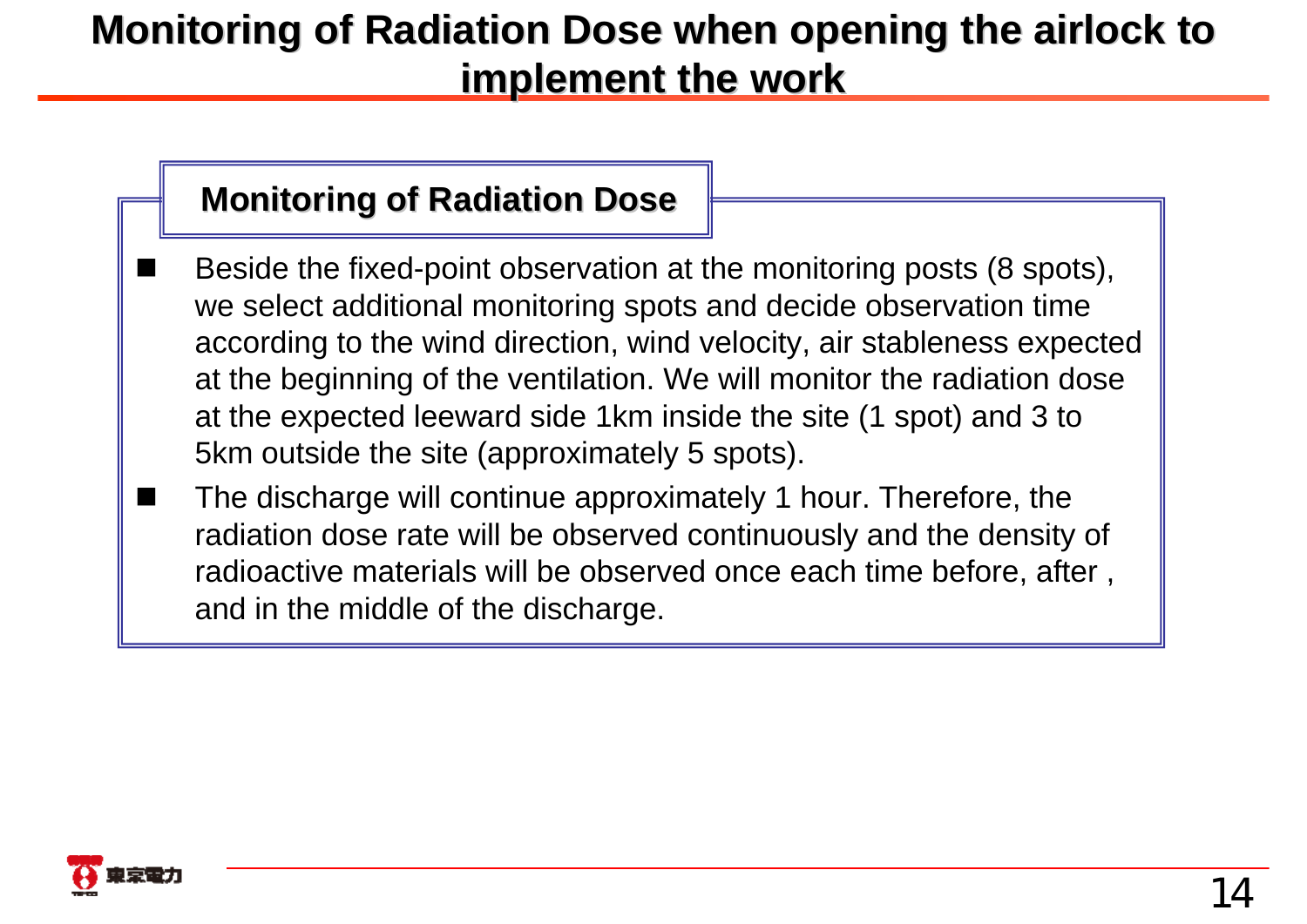### **Ventilation effect by opening the airlock Ventilation effect by opening the airlock (double (double -entry door) entry door)**

Calculate the naturally-ventilated air amount inside the building when opening the airlock (double-entry door).